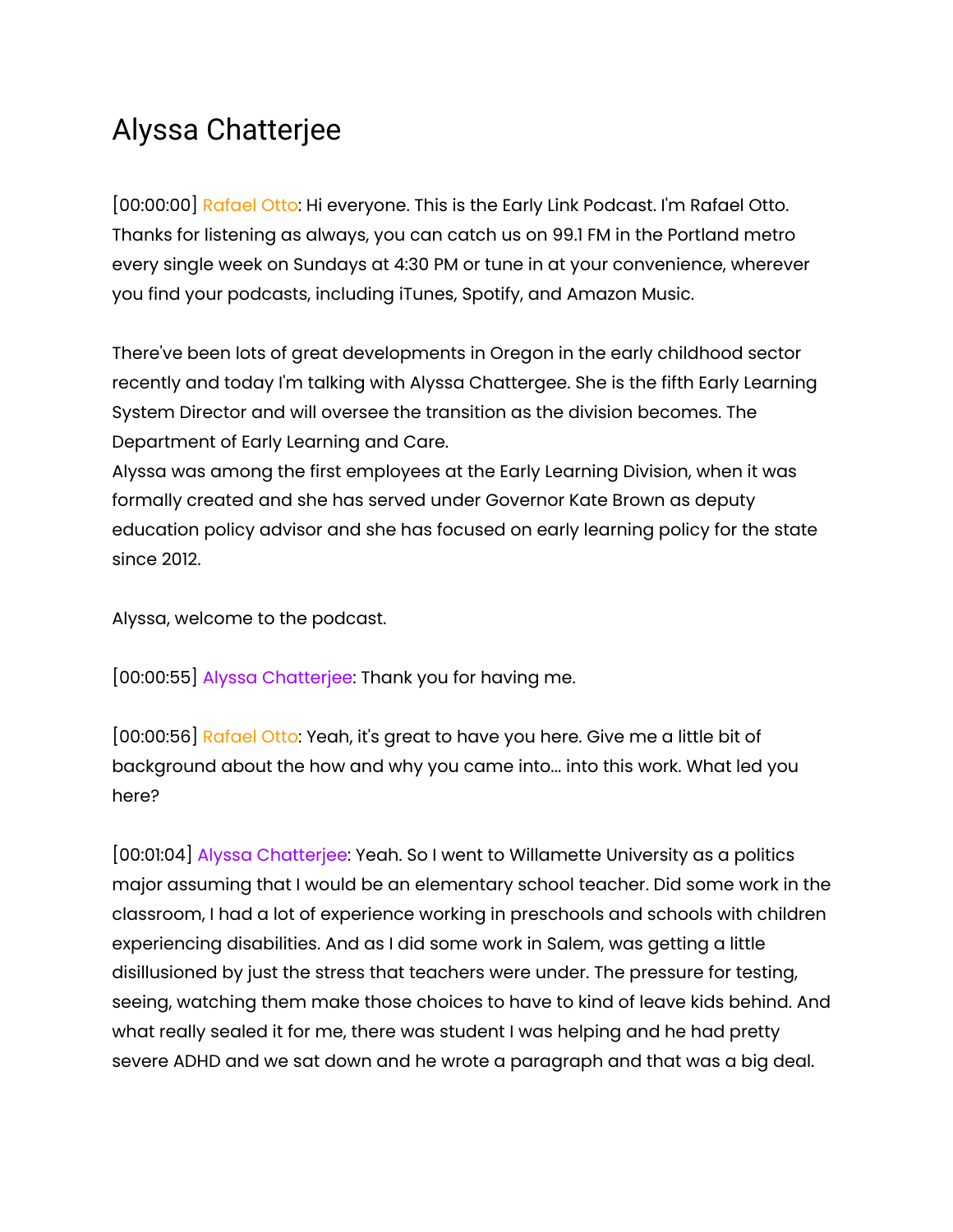And I was like, "Go show your teacher," and he ran up and he was so excited. And the first thing she said was, "You're not allowed to write in pen." And I was just like, I don't think I can do this job.

And luckily, being a politics major, I happened to also be in an education policy class and realized there was another way to be a part of the education system without being in the classroom. And so I was very fortunate that I had a friend from college who was working in Governor Kitzhaber's office at the time and said, " There's this new office called the Early Learning Council and they need an assistant to the director." And so I started as a temp to the first director, Jada Rupley, back in September of 2012. And I stuck around,

So was very lucky that I started three weeks after Jada. We were in all these meetings together trying to convince people, legislators, partners, that what happens before kindergarten matters. So I really got to come in on the ground floor, as you were creating the Early Learning Hubs, as we were becoming the Early Learning Division, and grow with the agency.

And I've benefited tremendously from that. And from just having different leaders help me grow and continue to lift me up, and give me those opportunities to learn, and then left to the governor's office in 2019, and then came back to their learning division in '21. So it's been a journey.

[00:03:06] Rafael Otto: You know, there are a lot of people, I think that ended up working on the policy side of things who have had experience like you have had. You were in the classroom, you worked with young children. Are there any other stories about working with young kids that come to mind that help keep you motivated to do this work?

[00:03:24] Alyssa Chatterjee: I worked at a preschool for children experiencing disabilities and I worked with children who just required kind of a lower levels of intervention. It was more about speech and language. And even just being able to be in a classroom where, when they first got there they wouldn't really talk to us and by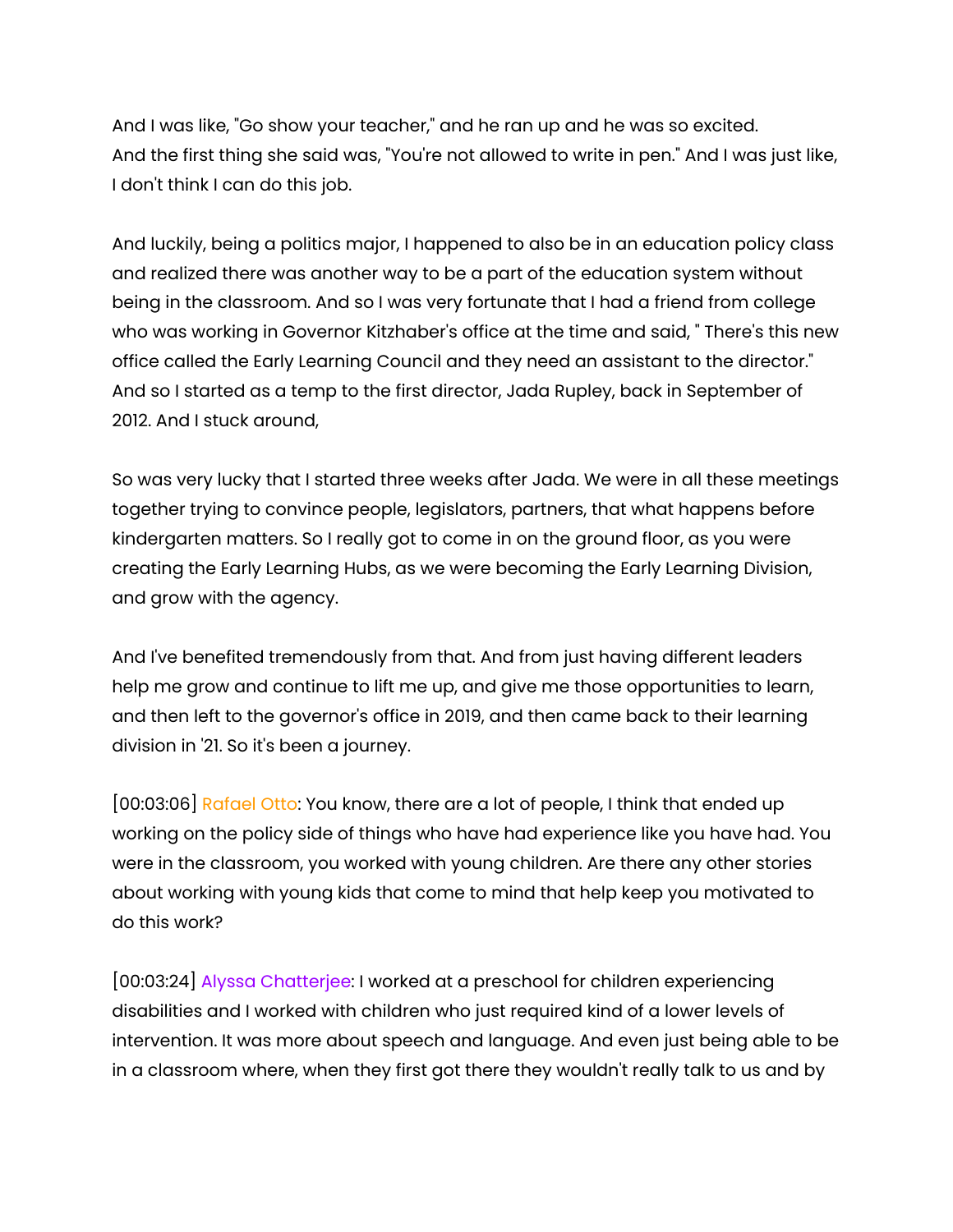the time they leave, they're telling you about their day and they're saying they're going to miss you, I think is a really incredible thing to experience and be a part of.

I've also worked at a program in Maryland that receives a lot of funding and they have really high ratios, so they get some students have two aides to each student depending on their need. So also seeing the other end of the spectrum of really significant interventions and the benefits to those children and students. So I've just seen it work so well, and that's a huge motivator.

And then just coming back from a visit to the south coast last week and getting to go with the governor to visit a home-based provider. I mean, just the joy and the passion and the commitment is really inspiring. So when we have those tough meetings or we're fighting for funding, it is great to be grounded in the important work that they're doing and to play a small role in helping them be successful.

[00:04:32] Rafael Otto: Well, let's talk about the development, the sort of the evolution of the Early Learning Division to the Department of Early Learning and Care. Obviously a big change at the state level. Talk a little bit about what that looks like and what it will mean.

[00:04:46] Alyssa Chatterjee: We passed legislation in 2021 to create the Department of Early Learning and Care. And that will happen July 1st of '23. So I think it's exciting for a few reasons. Right now we are a part of the Department of Education and that's been really great. We really kind of share some of those core functions like procurement, HR, accounting. And I think one of the goals of having us be in the Department of Education was to prevent too much siloing, and so to try to foster coordination, collaboration from early learning to K-12. Because of some of the legal ways that we were created, that's been difficult. And I think by establishing us as our own agency, it really empowers us as an agency to drive policy for early learning and childcare.

And I think it's also really important to show that early learning is not something that you attach to K-12. It is its own body of work. It requires its own expertise, its own investment. And to be that sort of cabinet level agency on par with the Department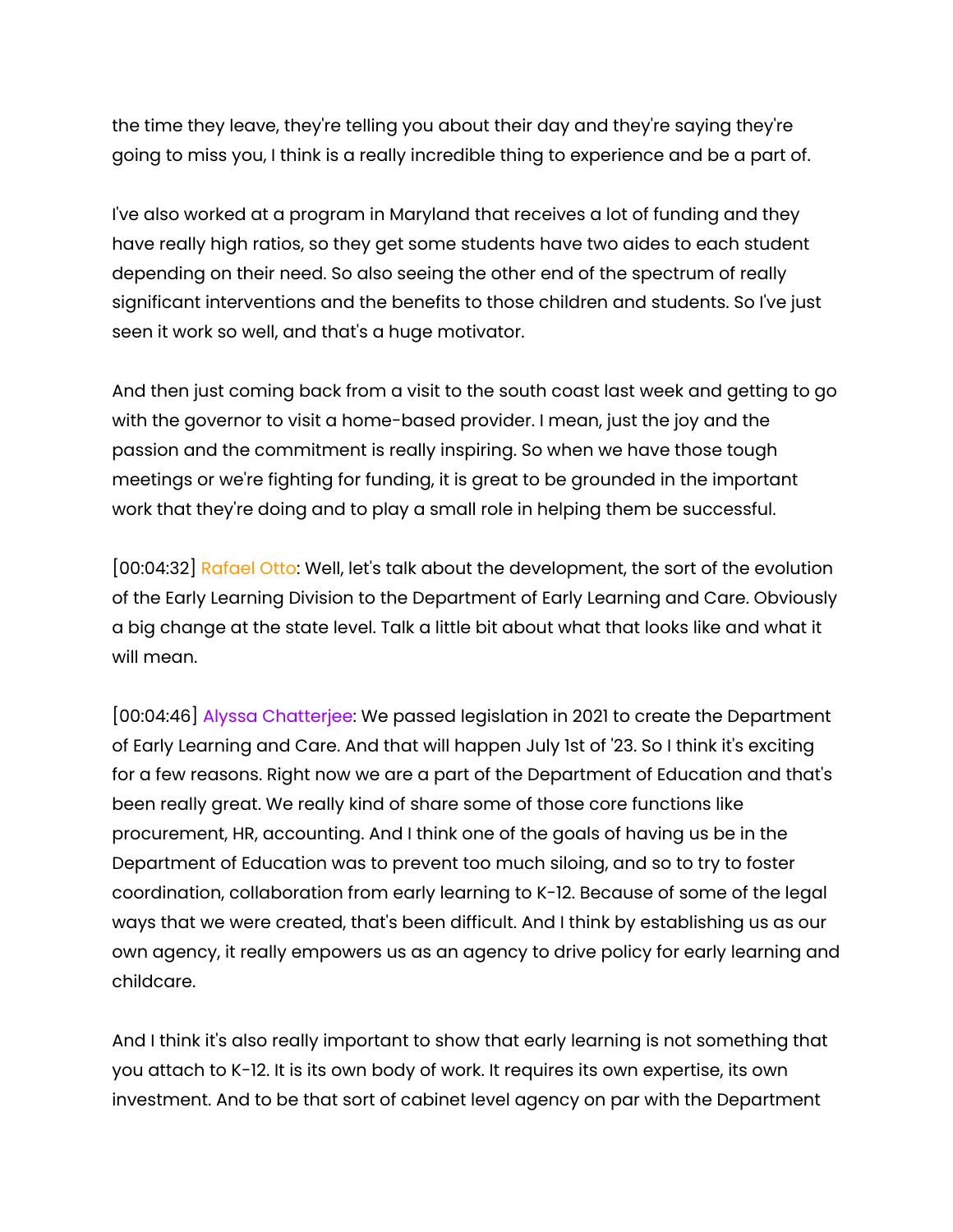of Education, with the Higher Education Coordinating Commission, is a powerful statement and I think really important to continue to elevate the work of early learning for the state.

[00:05:59] Rafael Otto: Talk about, in terms of, once the department is up and running, even as you're leading up to that moment, what will it mean for children and families? What is that going to look like? What is the real impact from this new administrative body to what it's going to mean to people living their daily lives in their communities?

[00:06:20] Alyssa Chatterjee: Yeah, I think our hope is that it means better coordination, easier access, and a stronger, more accessible mission. So right now, one of the biggest childcare programs, employment related daycare, sits in the department of human services. That program, along with some other smaller childcare programs, will move over to the Department of Early Learning and Care.

And that's a tremendous opportunity to really align our policies and support the kind of "no wrong door" approach and the single entry point that the One integrated eligibility system has created for staff, families, Oregon Health Plan families. And I think having an agency that is just focused on the needs of families with children birth to five or in childcare, allows us to create policies that are more responsive to their needs.

We're not trying to fit them in amongst the variety of other families being served by a larger agency. We have a very singular focus for these families.

[00:07:19] Rafael Otto: And that is an important piece because ERDC, Childcare Oversight, Early Learning, Preschool Opportunities, all of that is going to live under the single department, which is also a significant shift.

[00:07:34] Alyssa Chatterjee: Yes. Absolutely. It's big and complicated and ultimately it should hopefully see much better access for families and streamlined policy approaches going forward.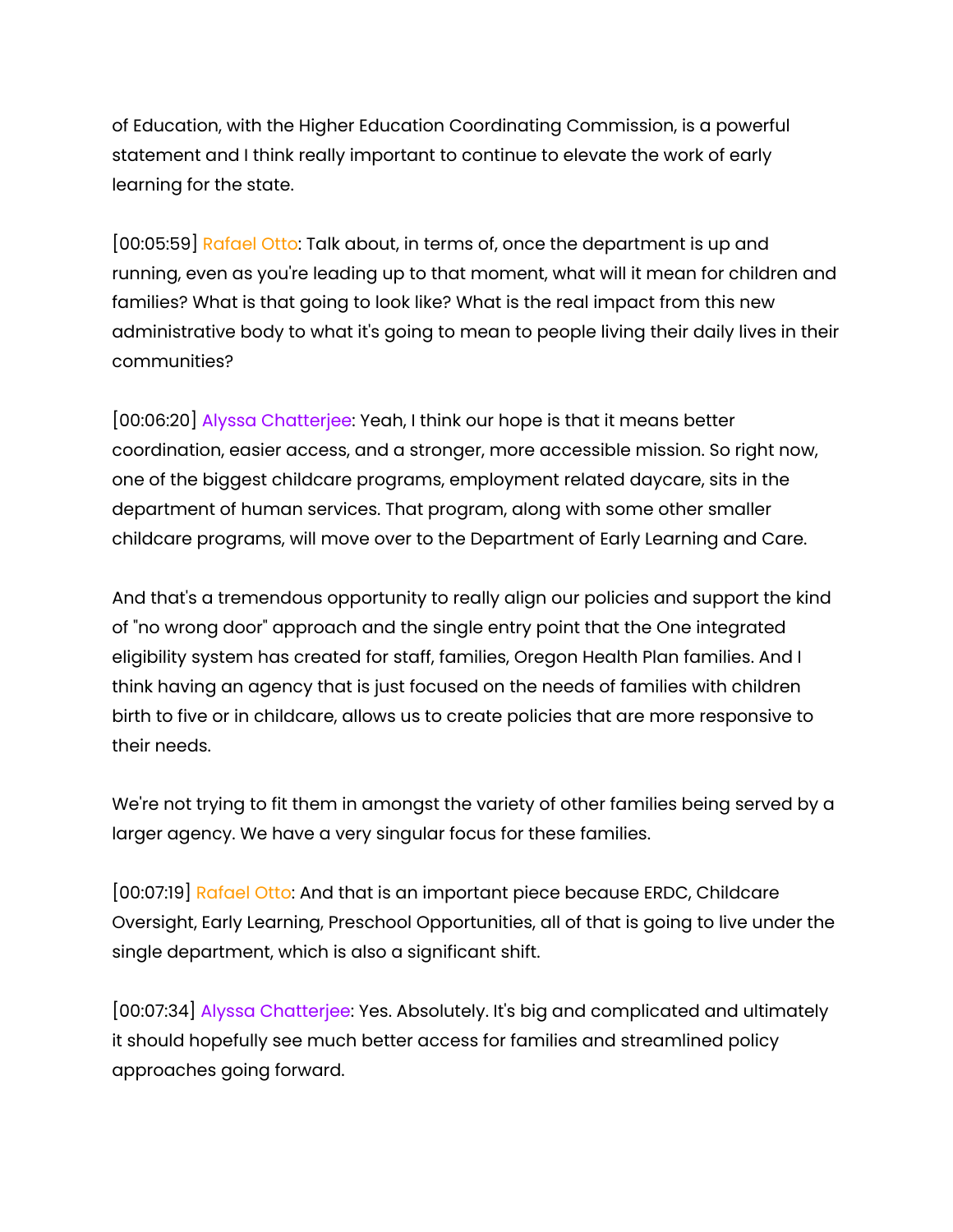[00:07:46] Rafael Otto: In order to make the improvements and access, are we also going to have to see additional funding coming in through the state? I know we have had additional investments through the Student Success Act, which was going back to 2019. But are we going to have to continue to do more?

What does that look like from your perspective?

[00:08:04] Alyssa Chatterjee: Yes, I think we've been so lucky in Oregon because early learning has been a priority for the legislature, for the governor. And we've continued to see growing investments in this sector and we're not there yet. And so we have seen investments in the infrastructure, so making sure that we can run the agency well enough to actually serve families.

But we need to keep funding not just that infrastructure, but access to programming, like Preschool Promise, Oregon pre-kindergarten, in order to ensure that we actually make our subsidy program employment- related daycare really accessible to all the families who need support for childcare. We'll likely need to see additional resources and investments there otherwise families will end up on waitlists. I think the other piece that I keep in the back of my mind, we had done some preliminary research back in 2019, and found that conservatively, it would take about a billion dollars a year to fund early learning in our state. Right now our budget for two years is just under 1 billion.

So we're almost halfway there, but I think that's a good metric of where we need to be. K-12 by comparison, there's over 9 billion in the state school fund. So obviously different number of children in different level of need. But when we think about the importance of those early years, we'll need to continue investing in the sector to see those returns.

[00:09:23] Rafael Otto: There's a bit of a hurdle there sometimes, you know. You've talked about early childhood and early learning compared to K-12, and maybe the department will have something to do with that. But there's sometimes a lack of understanding or perception that they aren't on equal footing.

Do you wrestle with that often in your work?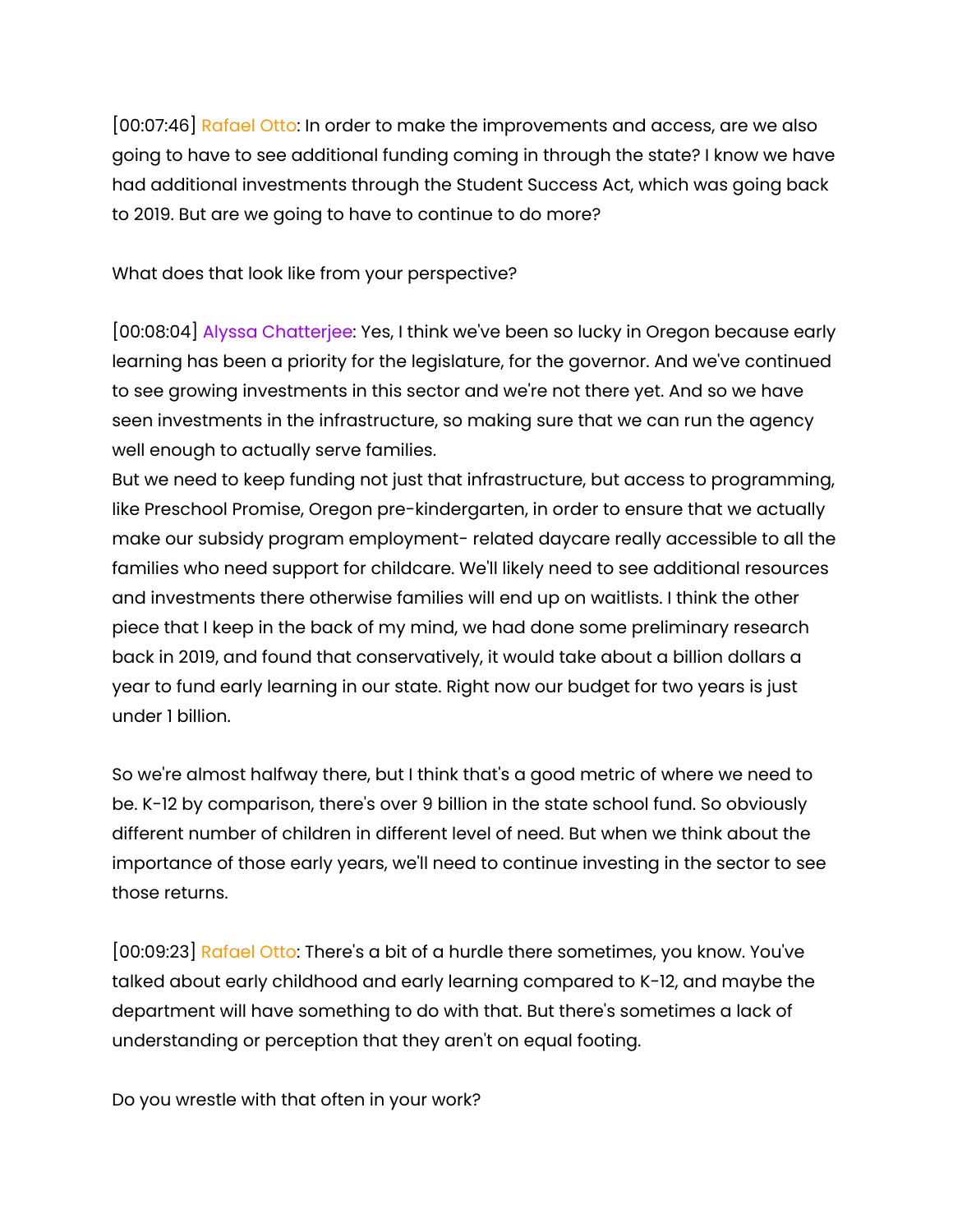[00:09:42] Alyssa Chatterjee: One of the things that has been great over the last few years, as more and more folks have recognized the importance of really learning, is K-12 is stepping up as a really critical partner and making sure that they can offer space for classrooms, running their own preschool programs, applying for public funds like Preschool Promise.

So I think it's been an opportunity to strengthen partnership. I think one of the hurdles that emerges is recognizing that what three and four year olds need is different than what third and fourth graders need. And having, I think, a little bit of that humility to say, "We actually don't know what a preschool classroom should have to be successful."

So how do we really partner and design that together when also faced with the reality that so many families need access to childcare and need access to high quality preschool? And I think that's a really difficult tension that we're all trying to balance. And schools of course have to serve everybody. That is their mission. That is how they are funded.

And so this idea of serving fewer really well, as opposed to more in an okay environment, I think is a big tension and a big opportunity to really come together and push for investment to fully support the kids and families who need services.

[00:10:56] Rafael Otto: I was going to ask you about, sort of, the opportunity question and you've answered it. Is there anything else in there that we should be aware of?

[00:11:03] Alyssa Chatterjee: The other place that has sort of emerged in part due to the pandemic. I think one of the silver linings of the pandemic was that everybody's talking about childcare and recognizing the important role that childcare plays for economic stability and for workforce support. But infant and toddler care sort of gets missed in that. And there's been this great focus on preschool. I think sort of the next stage of this work, we have to be intentional about what our infants and toddlers need. Recognizing that's the most expensive form of care, not just for families, but for providers to offer.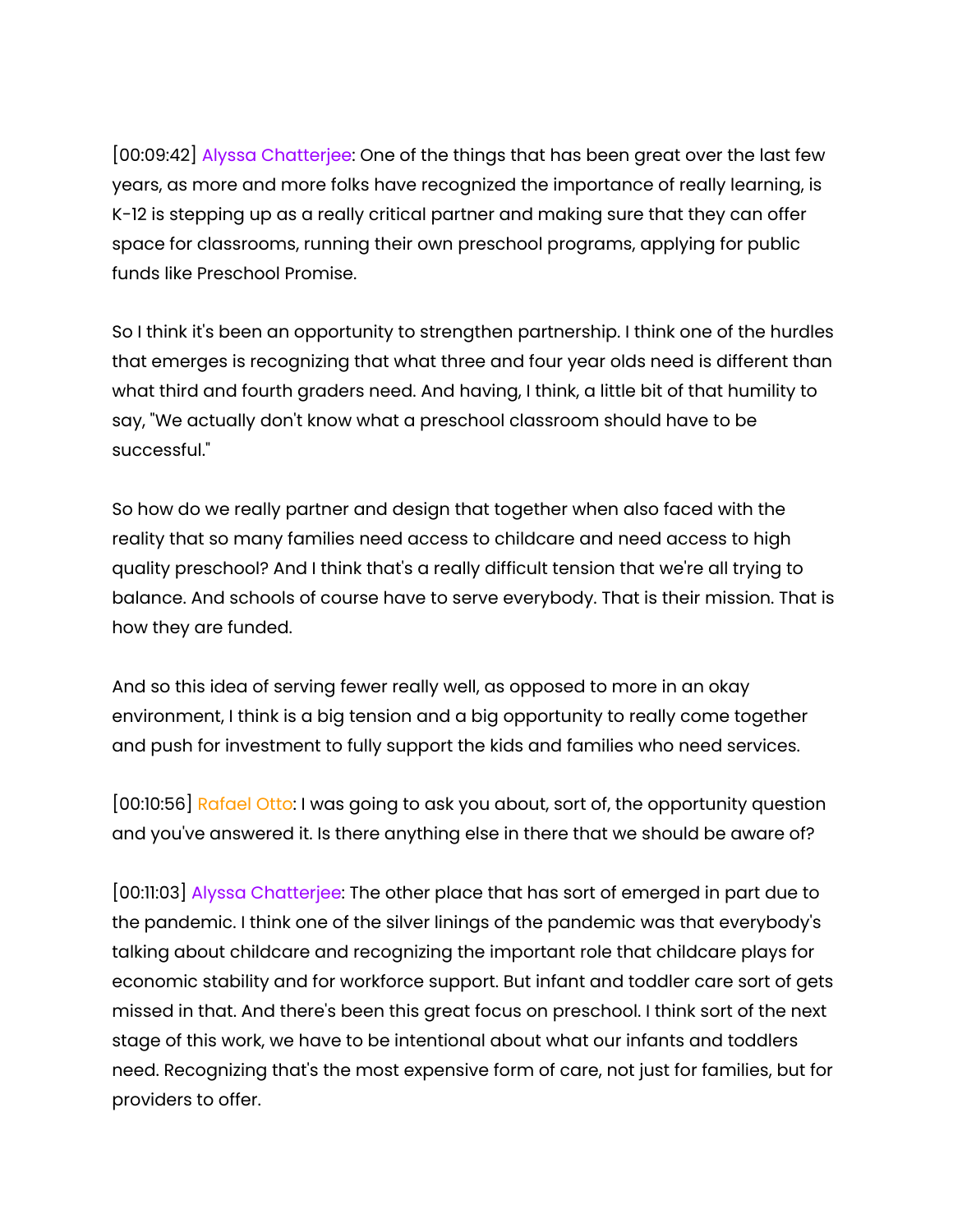And so really thinking about ways to partner with the business community, school districts, community-based organizations, as well as home-based providers to set up a system that can make this accessible. That pencils out for the operators and doesn't continue to put the burden on families to access critical care. Especially when we do not have sufficient paid leave to actually ensure folks can stay home with their kids.

[00:12:01] Rafael Otto: Right. You know, as you're talking about those pieces, I'm thinking about the system building side of things. I think it's so easy to recognize K-12 as an education system, people know what that means. There's elementary schools, there's middle schools, there's high school. Kids start at kindergarten and progress as they get older. And in early childhood, I think it's a little bit less clear. But when you say childcare, it's really young children from six weeks old, all the way until they go into kindergarten. It's early intervention services. It's preschool. It's this constellation of programs and services. And I'm wondering, what's your thinking on how that constellation of services becomes more of a system?

[00:12:45] Alyssa Chatterjee: Yes, it is a constellation and childcare can actually go up to age 12 and age 17 with special needs and special circumstances. So there is a lot of overlap and even, I think one of the pieces that really emerged from the pandemic as well is that need for before and after-school care for our school aged children.

Having the Department of Early Learning and Care will help that to some extent. By having one agency that's really overseeing all of these different bodies of work, we can have a coordinated and aligned vision about what is that system and where do you go to access the system. But child care is complicated and we're not alone in that. One of the things that Oregon has done that I think really promotes parent choice is what we call a mixed delivery model. With Preschool Promise in particular, one of our public preschool programs, we want home-based providers to have services alongside center-based programs or school-based programs, and really emphasizing the need to have a variety of settings.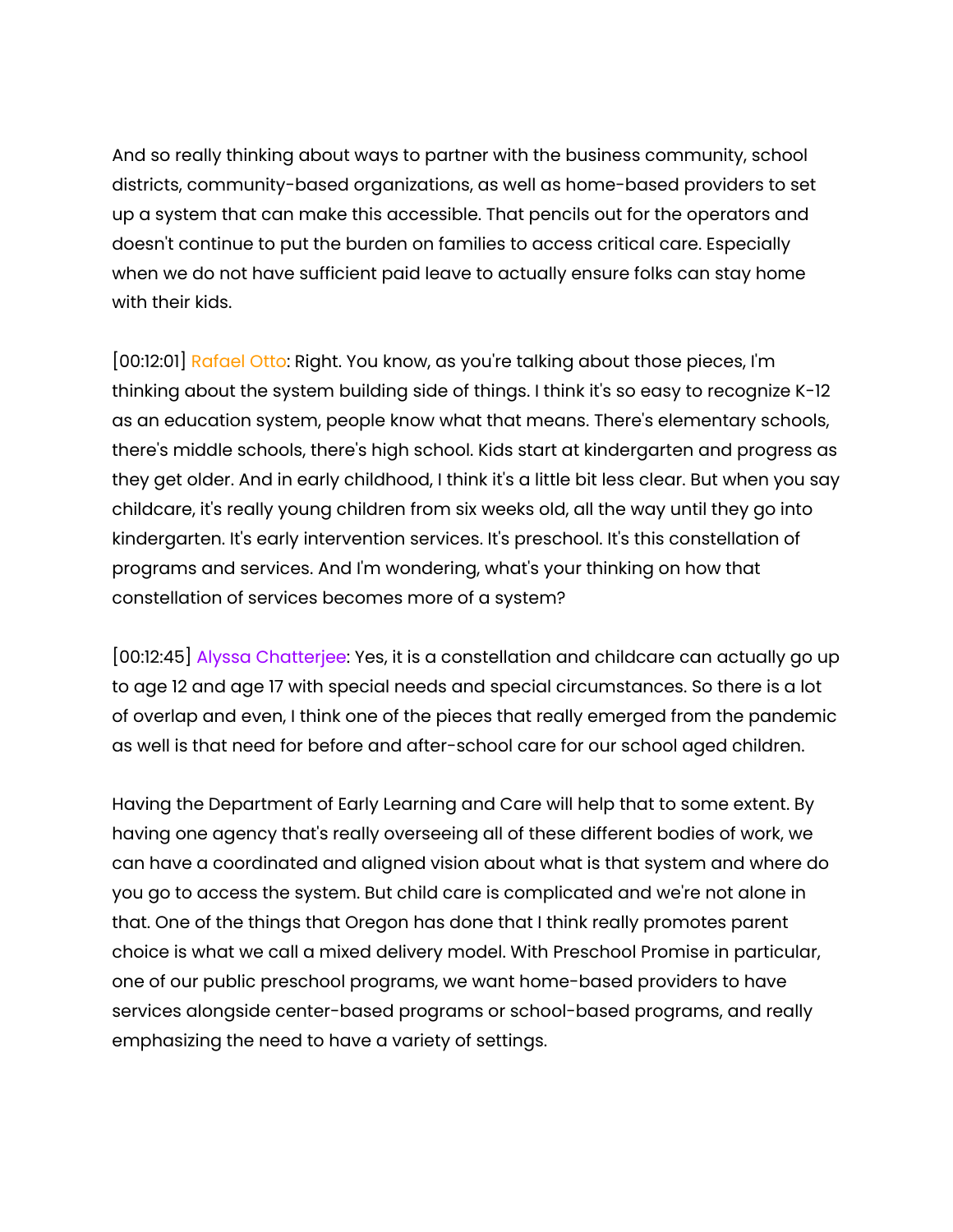Not just because we need way more supply, but because some families want a home-based setting for their child or prefer a school-based setting. And I think there's an element of parent education that we've not been able to really invest in in the past that we have another opportunity to do as we're becoming this new department. We need to make families aware that we exist in what we do. And I think it's also an opportunity to help define a little bit more clearly what services are out there and how they can get access to them.

[00:14:11] Rafael Otto: If you could take a few minutes to talk about your work on the Children's Cabinet and what that looked like and the Racial Justice Council, and maybe how some of that will show up in your new role.

[00:14:21] Alyssa Chatterjee: We've been so lucky, I think, to have Governor Brown in her role for so many reasons. And I think one of the really unique approaches she's taken is this focus on children at the center of so much of the policies she's championed in the work that she's done. So the Children's Cabinet has been a really incredible opportunity to bring multiple agencies to the table that have a clear connection with children, birth to five in particular. And so that's the Early Learning Division, the Department of Education, the Oregon Health Authority, Department of Human Services and, Oregon Housing Community Services. So a really, really great table, as well as key legislators, bipartisan legislators to support the work.

I think we saw really, really cutting edge work emerge that started from the cabinet. One of those being Raise Up Oregon, which is the early learning system strategic plan that the Early Learning Council adopted. The Children's Cabinet had convened work groups to really kick off and kind of lift up some of the key strategies that they would like to see across sectors to drive a pretty progressive agenda for early learning. And Oregon was actually the first state in the nation to have a cross sector early learning strategic plan. Not just one rooted in the Early Learning agency for the state. I think this has really spilled into the creation of the Racial Justice Council as well. This acknowledgement that you can't do any of this work in a silo and you need to have all of the appropriate agencies at the table.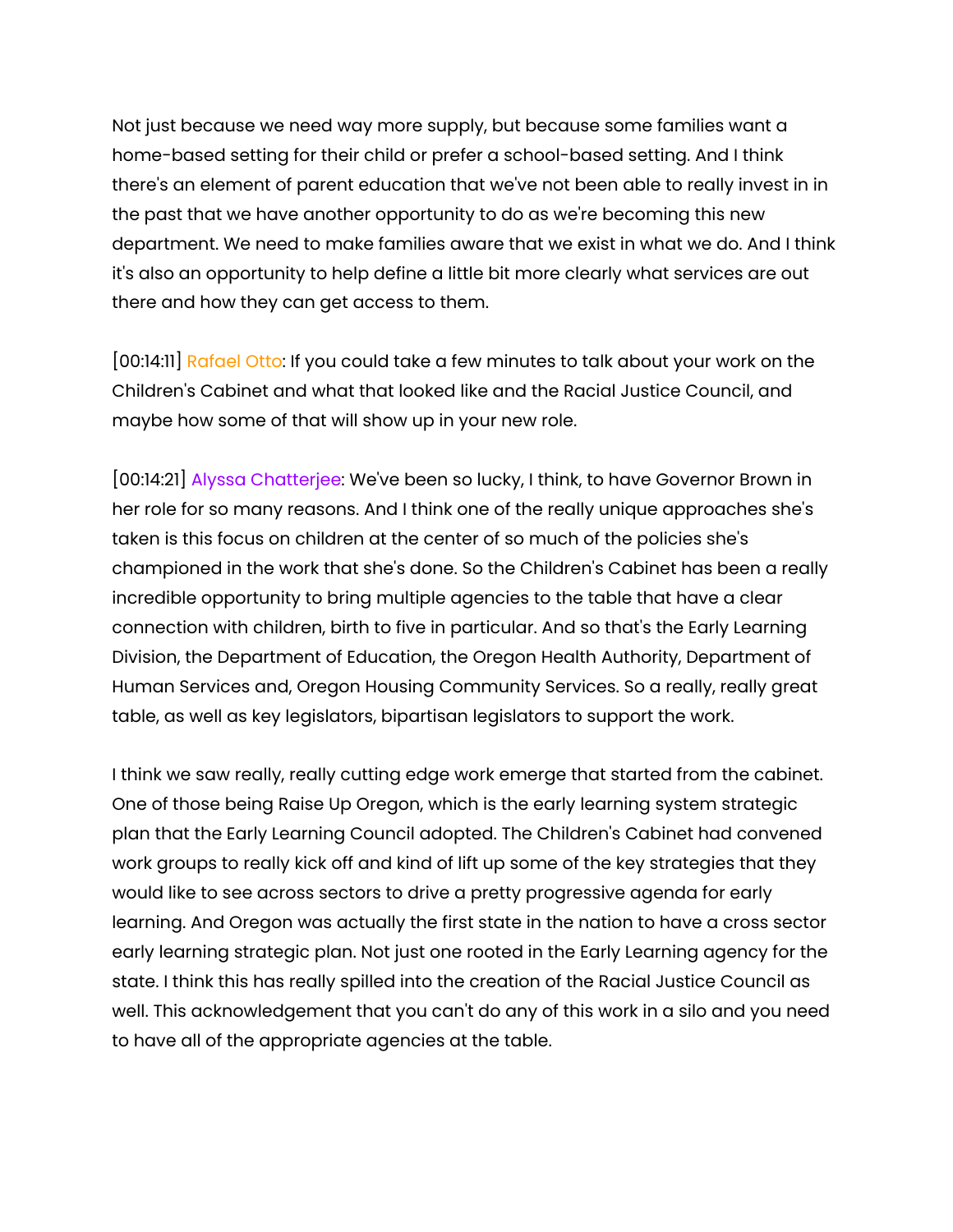And I think what's been exciting about the Racial Justice Council is it expanded the table to bring in more community voice and having that focus on emphasizing leaders of color and giving them a table to say, "What are we doing wrong as a state? Where can we improve? What do you need?" It's just a question we don't ask very often of community and particularly from communities of color. The Education Recovery Committee is a subcommittee of the Racial Justice Council, and they've really been ambitious in articulating what's the vision for our full education system, prenatal through grade 20 and beyond. When we think about Oregon in 30 years, what do you see? A strong, accessible, culturally responsive, inclusive, early childhood system is foundational to that work.

[00:16:43] Rafael Otto: That's great. Thank you. I have a couple of questions for you. One, is there another update on Raise Oregon in terms of where that plan is in its timeline? I think it was originally a plan that extended to 2023. So we're coming up on that. So were are things with Raise Up Oregon?

[00:17:00] Alyssa Chatterjee: So we are getting ready for Raise Up Oregon 2.0, or whatever the name ends up being. And the Early Learning Council, actually this year has been trying to center each of their meetings around one agency in one sector, at least for a portion of the meeting. So they're doing some of that foundational work around what are you prioritizing as an agency and where does it intersect with birth to five and early learning?

The real work will kick off next year. And so the Early Learning Council is planning to do robust engagement. So not just assessing how far we've come. We know we haven't checked every box in the strategic plan, but how far did we get, and where have we made progress on some of these, and what work did we not even start?

And I think one of the opportunities they're really hoping to lift up is that this is bigger than just the Early Learning Division or the Department of Early Learning and Care, and trying to bring in even more cross-sector work. There's a lot in there. You can see it even at a quick glance, the different agency logos. But I think there's a lot more work. A lot of that work does get owned by ELD and we know there is so much critical work happening in other agencies. And I think we have the understanding from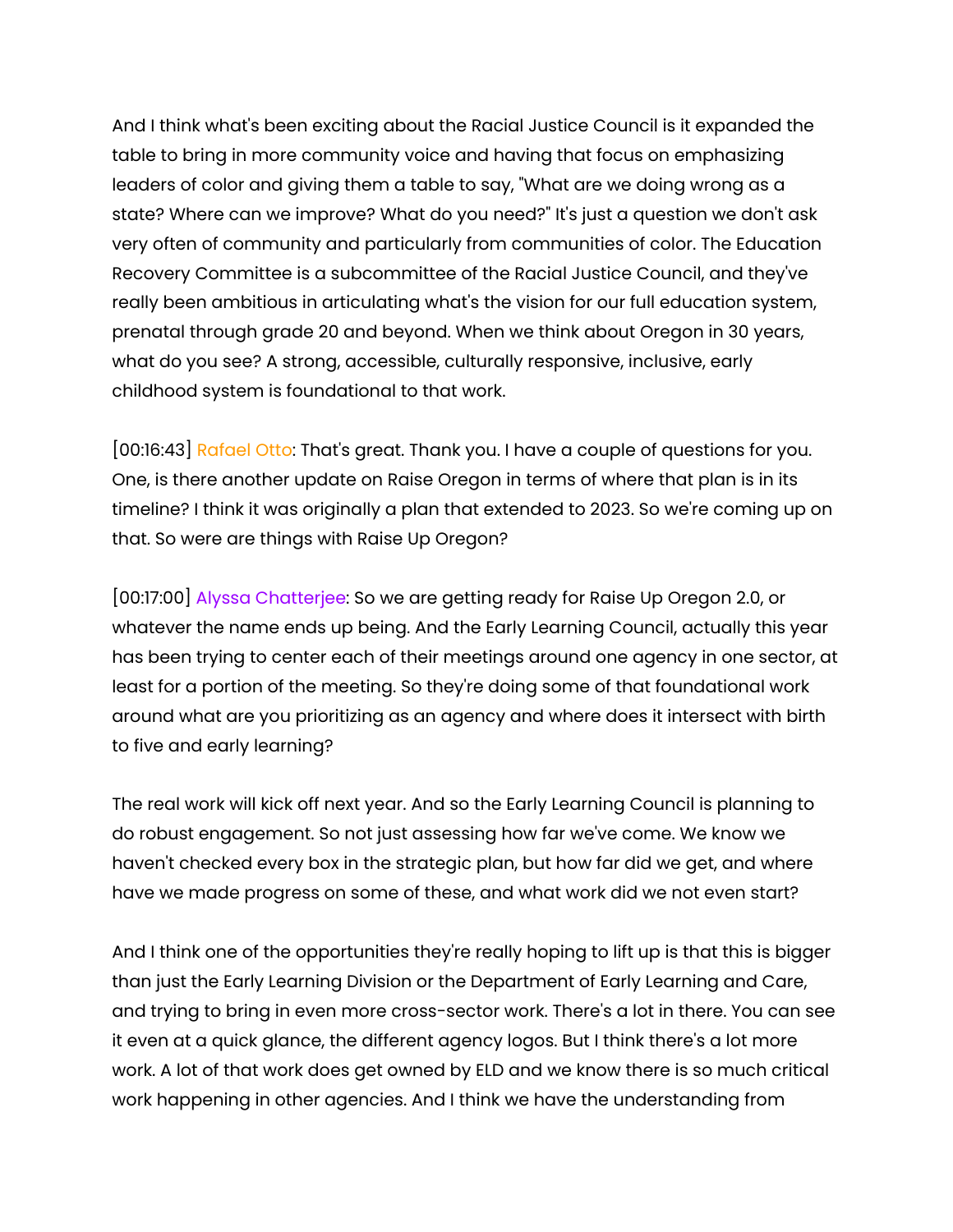current agency leadership around the importance of partnering to do this work together.

[00:18:14] Rafael Otto: The other question I just wanted to ask in terms of a followup, is this idea of racial justice. Can you talk a little bit more about what racial justice looks like and means in the early childhood sector?

[00:18:28] Alyssa Chatterjee: Racial justice. I think it's such a broad term, right? But when we think about early learning, we want to get to a place where zip code, race, ethnicity, language, these are not predictors of a child's outcomes. And that we can't solve that on our own in the Early Learning Division, but it takes that collective support to make sure families have access to stable housing.

There's food security. We're treating the trauma and offering those wraparound supports for families who are experiencing poverty or homelessness. Or who are just suffering the adverse effects of a system that was based in racism and intended to oppress people of color. And I think, when it comes to early learning and early childhood, it's recognizing that the child is at the center of a larger community and we can't, we won't see those outcomes, we won't see the successes if we just tackle this from the child's perspective alone. And I think that's one of the reasons we've seen, uh, some of the research come out in other states around whether the return on investment in early learning is sustained. And it's really difficult to maintain that return when they're going into K-12 systems that aren't all set up to really support children, particularly children of color and children experiencing disabilities to be successful, or aren't there to support the families who speak a language other than English. And I think the department of education has been really a leader in trying to reduce those barriers and support school districts.

There's a long way to go.

[00:20:01] Rafael Otto: There are so many factors that influence what happens at the family level. Like you mentioned, housing and poverty and other societal factors. Do you think about this from like, a whole child framework? Is that one of the ways you're thinking about this?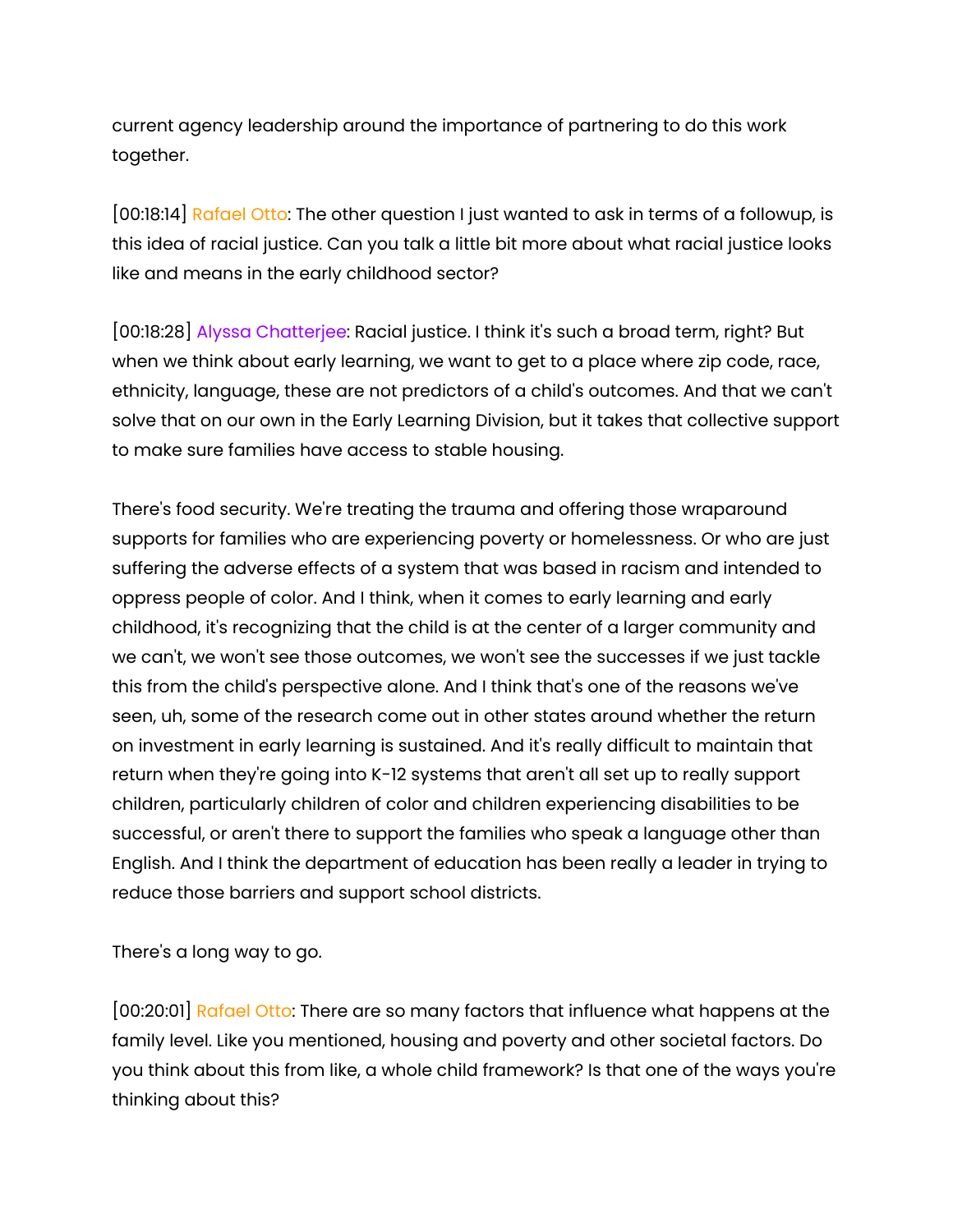[00:20:17] Alyssa Chatterjee: Absolutely. Whole child kind of two generational. We can't talk about the child without talking about the family. And so similar to what a child might be experiencing as they grow through our education system. If families don't have stable housing, if they can't count on their next meal, the trauma that a parent is experiencing affects the development of the child. And so we can't do this by just looking at the child. It really does need to encompass the whole family.

[00:20:44] Rafael Otto: Are there ways as a state agency... I'm trying to get a sense of how you connect with families and communities. How do you honor the family experience when you're trying to make decisions about what a state system might look like or what state policy might look like?

[00:21:00] Alyssa Chatterjee: I think that's a place where we need to do better. I think, as a state generally, and I'll speak for us, for ourselves, for sure. And it's one of the things that we're trying to correct with the Department of Early Learning and Care. So we will be doing work with parents and with childcare providers and early learning partners around what should our mission be.

What's a mission that resonates. What do you expect from your Department of Early Learning and Care and what should we value in order to achieve that mission? And I think that's an important first step for shared assumptions and agreements and for us to really understand what community wants from us.

I think the other opportunity we have is simply, because we're becoming this new agency is we have a chance to take a look at all of the internal policies and procedures we've established and need to establish and make sure that equity is at the foundation of those. So it's not just an opportunity to improve what we already do. But there are so many functions that have resided with the Department of Education or the Department of Human Services that will now sit in the Department of Early Learning and Care that we have to write from scratch. And there's plenty of laws and things we have to reference, but there's a lot of gray space. And so really making sure that community voice is embedded in the development of those processes, I think is another important way to ensure that equity is embedded in every, every angle of what we do as a new agency.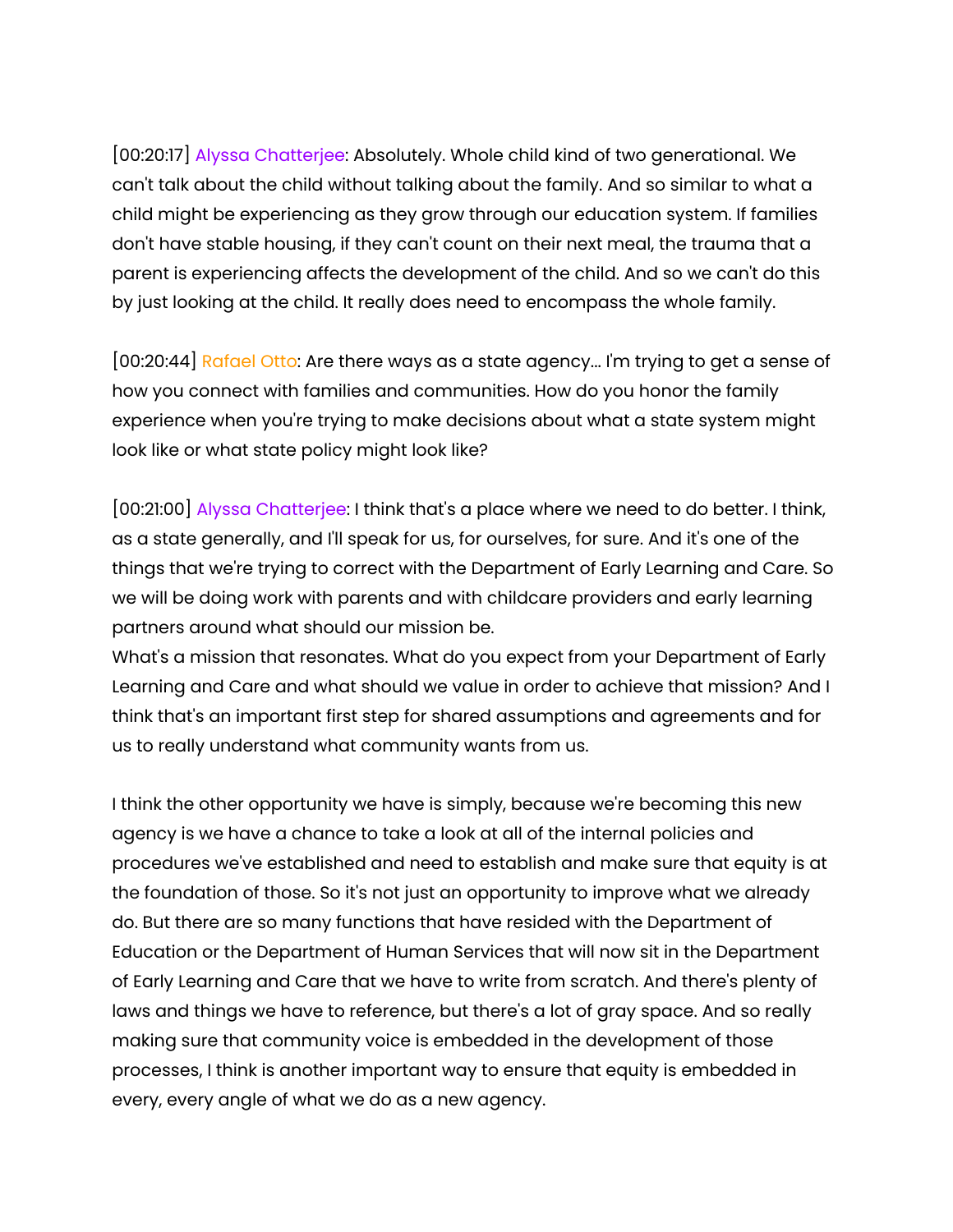[00:22:22] Rafael Otto: You have your hands full, Alyssa. I'm sure you know that. But I'm just curious, what keeps you busy outside of work? How do you stay energized and just ready to keep moving ahead in this role?

[00:22:36] Alyssa Chatterjee: It's such a good question. I think for me, it's just trying to maintain those relationships as best you can outside of work, and having breaks, and trying to like truly take a weekend, and focus on fun things. Being outside, you know, playing with my dog at the end of the day. Just those little things that kind of help you pause and come up for air and not sit in all of the, the work and the chaos.

And then I think I have an incredible team that is so dedicated, and I think that's one of the advantages and differentiators in early learning. And I would say probably education, human services, generally people are here because they care about the work and they're passionate about it. And when that happens, it's easy to feel bolstered by your colleagues and by your peers, because we're all working towards the same goal.

[00:23:22] Rafael Otto: If you could take a few minutes to help us think ahead down the road a little bit. You know, I don't know how far that is to you. You know, you can choose your own timeline. What does the early learning system look like? What does it look like for kids and families down the road? How do you want things to evolve?

Give us a picture of what that might be.

[00:23:45] Alyssa Chatterjee: I don't know that I'll even say a date because it always takes longer than any of us would like. But ultimately, I think this is a system that is accessible, meaning families know it exists and it's easy to understand and navigate. So families can easily find the childcare that best fits their needs, whether that's odd hour care, infant toddler care, care in a particular language or culturally responsive care. That families with a child experiencing disabilities find inclusive early learning settings and are receiving the level of intervention they need to be successful.